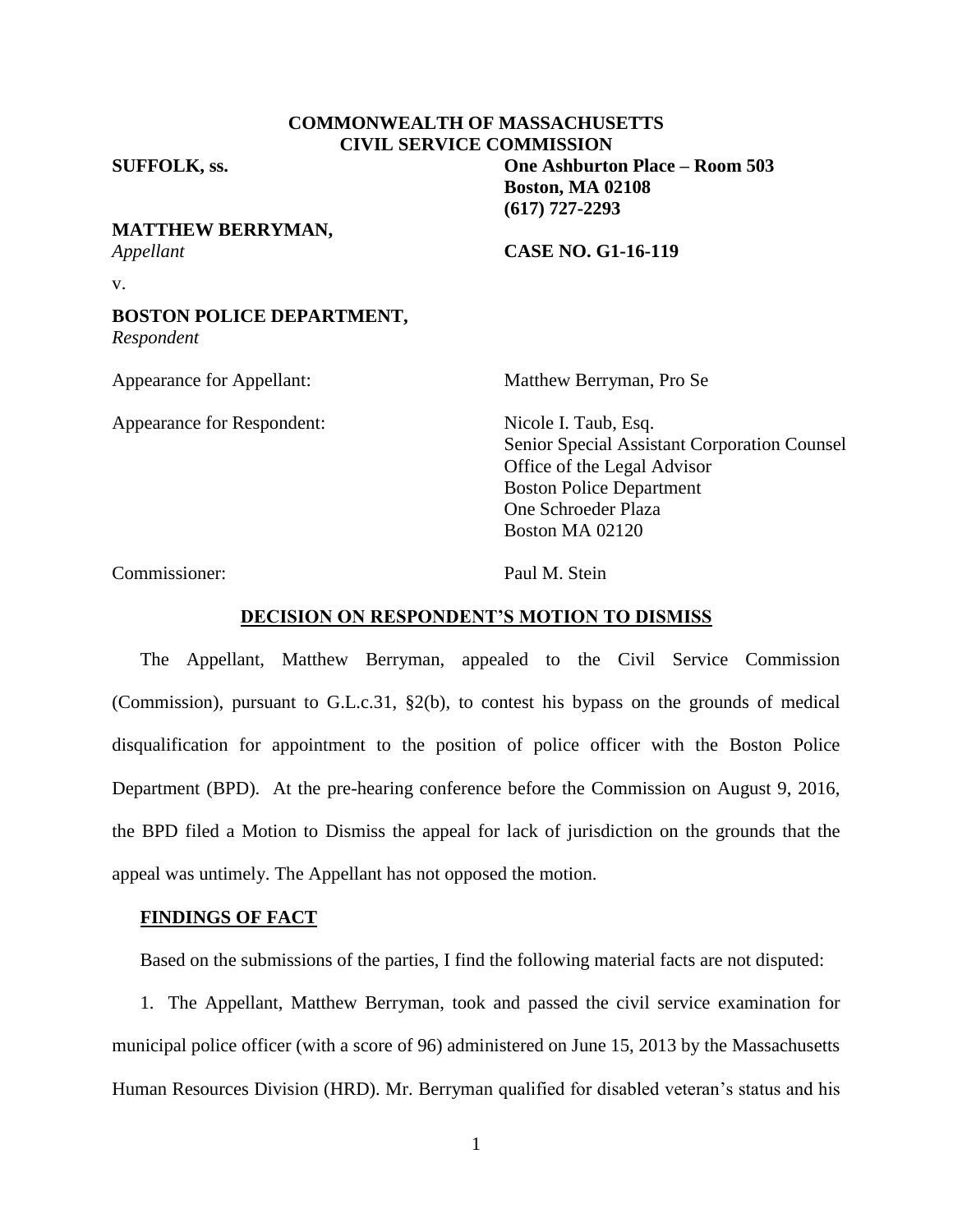name was placed on the eligible list established on November 1, 2013. *(Administrative Notice [HRD Letter on File]; Stipulated Facts)*

2. On April 27, 2015, HRD issued Certification #02742 to the BPD for appointment of new BPD police officers. Mr. Berryman's name was listed on the Certification in the  $23<sup>rd</sup>$  tie group. Eventually, BPD made 71 appointments from the Certification, including candidates whose names appeared on the Certification in the 50<sup>th</sup> tie group. (*(Administrative Notice [HRD Letter on File]; Stipulated Facts)*

3. By letter dated March 16, 2016, sent by certified mail, the BPD informed Mr. Berryman that he had failed to complete the medical screening component of the hiring process due to a Category A medical condition set forth in Section IV $(6)$ 3.a.i. of the Commonwealth of Massachusetts Initial Hire Medical Standards. *(Claim of Appeal; BPD Motion; Stipulated Facts)*

4. On or before March 29, 2016, Mr. Berryman signed for and received the BPD's March 16, 2016 letter. *(Claim of Appeal; Administrative Notice [USPS Certified Mail Delivery*   $Receipt]$ <sup>*1*</sup>

5. On July 9, 2016, Mr. Berryman filed this appeal. (*Claim of Appeal*)

*Applicable Legal Standard* 

 $\overline{a}$ 

A motion to dismiss an appeal before the Commission, in whole or in part, may be filed pursuant to 801 C.M.R. 1.01(7)(h). These motions are decided under the well-recognized standards for summary disposition as a matter of law, i.e., "viewing the evidence in the light most favorable to the non-moving party", the undisputed material facts affirmatively demonstrate that the non-moving party has "no reasonable expectation" of prevailing on at least one "essential element of the case". See, e.g., Milliken & Co., v. Duro Textiles LLC, 451 Mass. 547,

 $1$  BPD contends that the Certified Mail Receipt indicates that Mr. Berryman signed for the letter on March 21, 2016, but the handwriting is not entirely clear. Whether the letter was received on March 21, 2016 or March 29, 2016 would not alter the Commission's decision.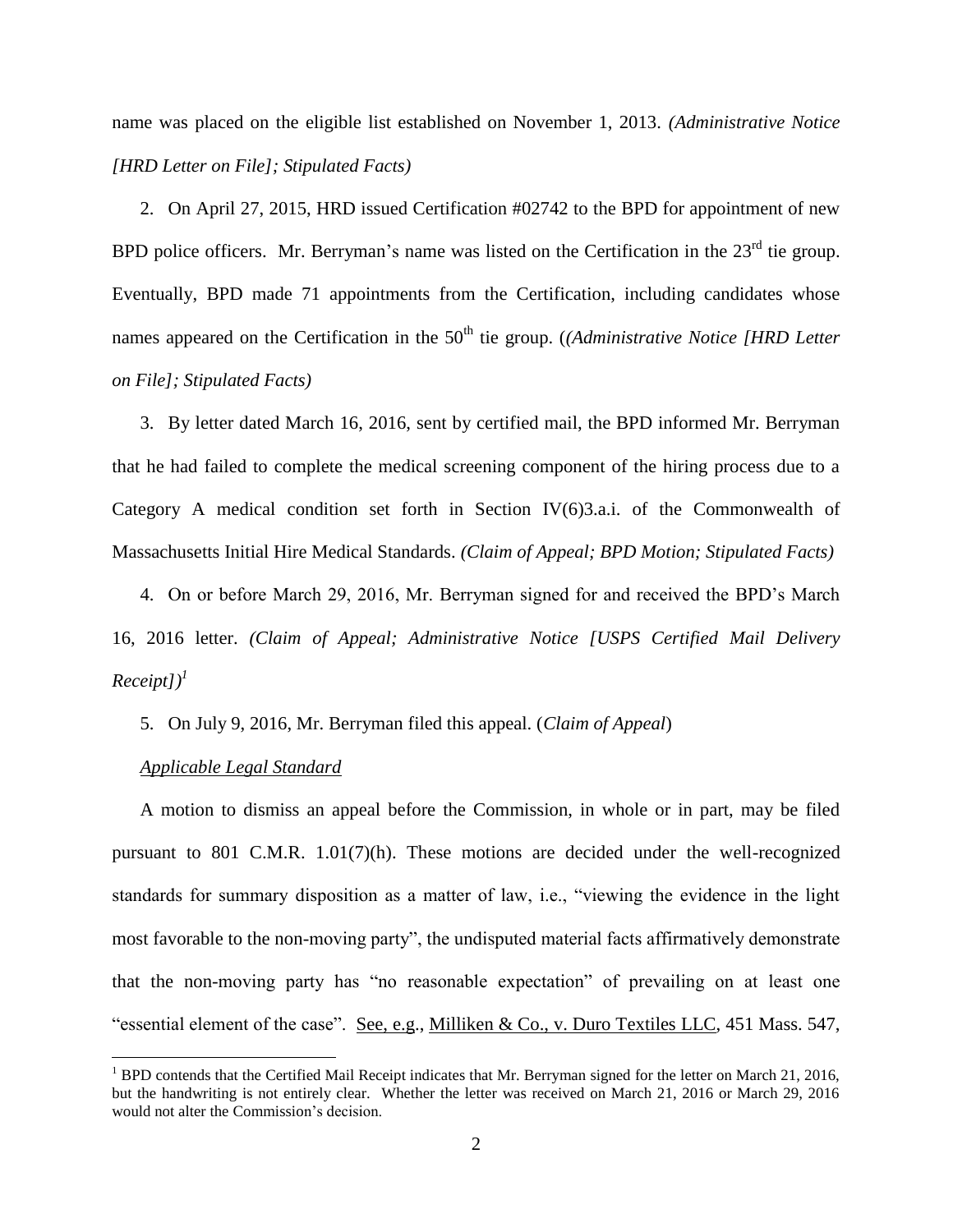550 n.6, (2008); Maimonides School v. Coles, 71 Mass.App.Ct. 240, 249 (2008); Lydon v. Massachusetts Parole Board, 18 MCSR 216 (2005)

#### *Analysis*

The undisputed facts, viewed in a light most favorable to Mr. Berryman, establish that he was informed of the reason that the BPD had decided that he be bypassed on or before March 29, 2016. His appeal was filed on July 9, 2016, more than three months later. Thus, Mr. Berryman's appeal comes well beyond the 60-day statute of limitations established by the Commission for filing of a bypass appeal. The period within which a candidate must appeal to the Commission after receipt of notice of an "action or inaction" that resulted in an allegedly unlawful bypass is a jurisdictional matter that the Commission has strictly enforced. See, e.g., Kelley v. City of Boston Fire Dep't, 29 MCSR 176 (2016) and cases cited. See also, Walker v. City of New Bedford, 26 MCSR 398 (2013); Allen v. Taunton Public Schools, 26 MCSR 376 (2013); Mercedes v. Springfield Housing Auth., 26 MCSR 16 (2013); Murzin v. City of Westfield, 24 MCSR 610  $(2011)^2$ 

### **CONCLUSION**

 $\overline{a}$ 

In sum, for the reasons stated herein, the Commission lacks jurisdiction to hear this appeal. The Motion to Dismiss is hereby *granted* and the appeal of the Appellant, Matthew Berryman, is *dismissed.*

> Civil Service Commission */s/Paul M. Stein*  Paul M. Stein, Commissioner

By vote of the Civil Service Commission (Bowman, Chairman; Camuso, Ittleman [absent], Stein and Tivnan, Commissioners) on September 29, 2016.

 $2^2$  The Commission does not address the merits of the Appellant's contention that his medical disqualification was not justified. It is noted, however, that the Commission is not empowered to overrule HRD's determination to categorize a particular medical condition as a Category A condition, which, if a candidate fits the definition, would be automatically disqualifying. See Grajales v. City of Attleboro, 28 MCSR 110 (2015); Corcoran v. Boston Fire Dep't, 28 MCSR 100 (2015)